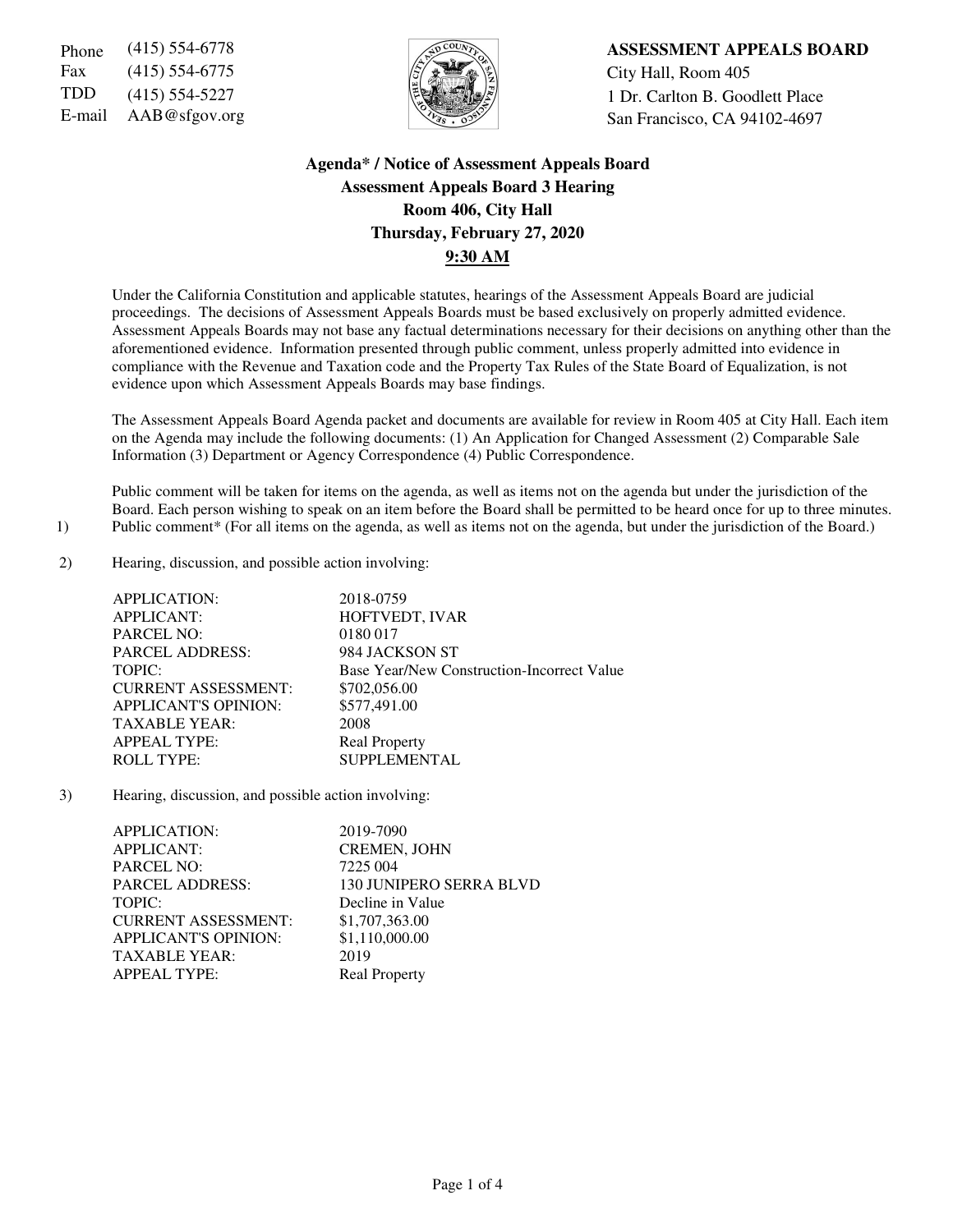Fax (415) 554-6775  $\sqrt{\frac{5}{2}}$  City Hall, Room 405



Phone (415) 554-6778 **ASSESSMENT APPEALS BOARD** TDD (415) 554-5227  $\left[\begin{matrix} 2 \\ 3 \end{matrix}\right]$  1 Dr. Carlton B. Goodlett Place E-mail AAB@sfgov.org San Francisco, CA 94102-4697

#### 4) Hearing, discussion, and possible action involving:

| APPLICATION:                | 2019-7100               |
|-----------------------------|-------------------------|
| <b>APPLICANT:</b>           | <b>READIO, JENNIFER</b> |
| <b>PARCEL NO:</b>           | 4591C297                |
| <b>PARCEL ADDRESS:</b>      | 451 DONAHUE ST, #208    |
| TOPIC:                      | Decline in Value        |
| <b>CURRENT ASSESSMENT:</b>  | \$875,495.00            |
| <b>APPLICANT'S OPINION:</b> | \$627,297.00            |
| <b>TAXABLE YEAR:</b>        | 2019                    |
| <b>APPEAL TYPE:</b>         | <b>Real Property</b>    |
| <b>ROLL TYPE:</b>           | <b>REGULAR</b>          |
| STATUS:                     | WITHDRAWN               |
|                             |                         |

5) Hearing, discussion, and possible action involving:

| APPLICATION:                | 2019-7101             |
|-----------------------------|-----------------------|
| <b>APPLICANT:</b>           | <b>LARSON, DANIEL</b> |
| <b>PARCEL NO:</b>           | 6989041               |
| <b>PARCEL ADDRESS:</b>      | 570 BRIGHT ST         |
| TOPIC:                      | Decline in Value      |
| <b>CURRENT ASSESSMENT:</b>  | \$1,224,000.00        |
| <b>APPLICANT'S OPINION:</b> | \$1,045,500.00        |
| <b>TAXABLE YEAR:</b>        | 2019                  |
| <b>APPEAL TYPE:</b>         | <b>Real Property</b>  |
| <b>ROLL TYPE:</b>           | <b>REGULAR</b>        |
|                             |                       |

6) Hearing, discussion, and possible action involving:

| APPLICATION:                | 2019-7102              |
|-----------------------------|------------------------|
| <b>APPLICANT:</b>           | PAPPU, NARAYANA        |
| <b>PARCEL NO:</b>           | 5529 037               |
| <b>PARCEL ADDRESS:</b>      | <b>159 PERALTA AVE</b> |
| TOPIC:                      | Decline in Value       |
| <b>CURRENT ASSESSMENT:</b>  | \$1,964,274.00         |
| <b>APPLICANT'S OPINION:</b> | \$1,277,000.00         |
| <b>TAXABLE YEAR:</b>        | 2019                   |
| <b>APPEAL TYPE:</b>         | <b>Real Property</b>   |
| <b>ROLL TYPE:</b>           | <b>REGULAR</b>         |

7) Hearing, discussion, and possible action involving:

| APPLICATION:                | 2019-7109            |
|-----------------------------|----------------------|
| <b>APPLICANT:</b>           | <b>GLYNN, SHANE</b>  |
| <b>PARCEL NO:</b>           | 2677 017             |
| <b>PARCEL ADDRESS:</b>      | 417 OAK PARK DR      |
| TOPIC:                      | Decline in Value     |
| <b>CURRENT ASSESSMENT:</b>  | \$1,743,710.00       |
| <b>APPLICANT'S OPINION:</b> | \$1,676,000.00       |
| <b>TAXABLE YEAR:</b>        | 2019                 |
| <b>APPEAL TYPE:</b>         | <b>Real Property</b> |
| <b>ROLL TYPE:</b>           | <b>REGULAR</b>       |
| STATUS:                     | WITHDRAWN            |
|                             |                      |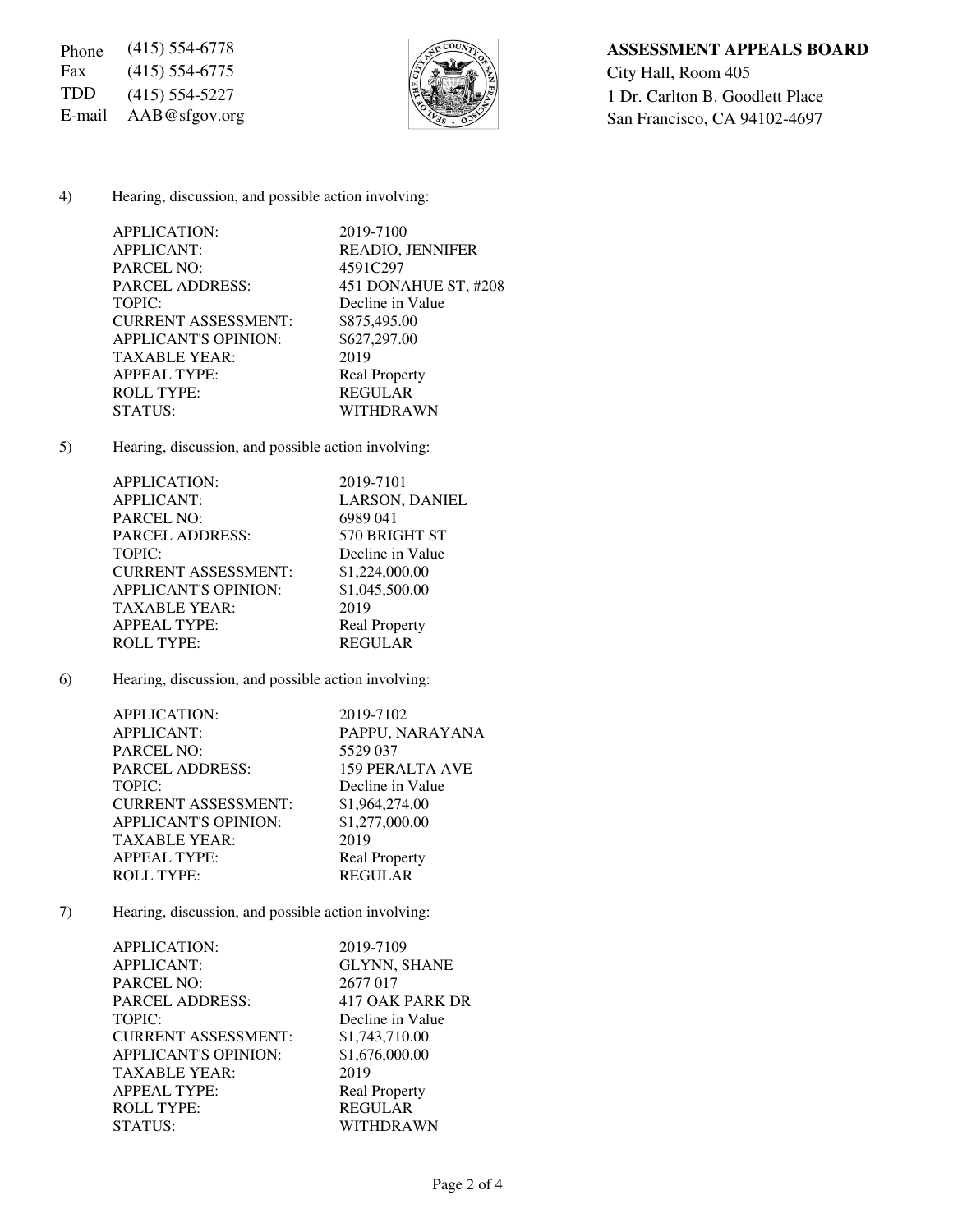Fax (415) 554-6775  $\sqrt{5}$   $\sqrt{2}$   $\sqrt{2}$  City Hall, Room 405



Phone (415) 554-6778 **ASSESSMENT APPEALS BOARD** TDD  $(415)$  554-5227  $\left|\frac{1}{2}\right|$  1 Dr. Carlton B. Goodlett Place E-mail  $AAB@sfgov.org$  San Francisco, CA 94102-4697

## **KNOW YOUR RIGHTS UNDER THE SUNSHINE ORDINANCE**

 Government's duty is to serve the public, reaching its decision in full view of the public. Commissions, boards, councils and other agencies of the City and County exist to conduct the people's business. This ordinance assures that deliberations are conducted before the people and the City operations are open to the people's review.

For more information on your rights under the Sunshine Ordinance (San Francisco Administrative Code, Chapter 67) or to report a violation of the ordinance, contact by mail Sunshine Ordinance Task Force, 1 Dr. Carlton B. Goodlett Place, Room 244, San Francisco, CA 94102-4689; by phone at 415.554.7724, by fax at 415.554.5163, or by e-mail at sotf@sfgov.org.

Citizens may obtain a free copy of the Sunshine Ordinance by printing the San Francisco Administrative Code, Chapter 67 on the Internet, at http://www.sfgov.org/sunshine/

## **Ethics Requirements**

Individuals and entities that influence or attempt to influence local legislative or administrative action may be required by the San Francisco Lobbyist Ordinance [SF Campaign & Governmental Conduct Code § 2.100] to register and report lobbying activity. For more information about the Lobbyist Ordinance, please contact the San Francisco Ethics Commission at 25 Van Ness Avenue, Suite 220, San Francisco, CA 94102; telephone (415) 252-3100; fax (415) 252-3112; Web Site www.sfgov.org/ethics.

Under Campaign and Governmental Conduct Code, Section 1.127, no person or entity with a financial interest in a land use matter pending before the Board of Appeals, Board of Supervisors, Building Inspection Commission, Commission on Community Investment and Infrastructure, Historic Preservation Commission, Planning Commission, Port Commission, or the Treasure Island Development Authority Board of Directors, may make a campaign contribution to a member of the Board of Supervisors, the Mayor, the City Attorney, or a candidate for any of those offices, from the date the land use matter commenced until 12 months after the board or commission has made a final decision, or any appeal to another City agency from that decision has been resolved. For more information about this restriction, visit sfethics.org.

#### **Disability Access**

Assessment appeal hearings are usually held in Room 406 at City Hall, 1 Dr. Carlton B. Goodlett Place, in San Francisco. City Hall is accessible to persons using wheelchairs and other assistive mobility devices. Ramps are available at the Grove, Van Ness and McAllister. Assistive listening devices are available upon request at the Clerk of the Board's Office, Room 244. To request sign language interpreters, readers, large print agendas or other accommodations, please contact (415) 554-5184 or (415) 554-5227 (TTY). Requests made at least 48 hours in advance of the meeting will help to ensure availability.

The nearest accessible BART station is Civic Center (Market/Grove/Hyde Streets). Accessible MUNI Metro lines are the F, J, K, L, M, N, T (exit at Civic Center of Van Ness stations). MUNI bus lines also serving the area are the 5, 5R, 6, 7, 7R, 7X, 9, 9R, 19, 21, 47 and 49. For more information about MUNI accessible services, call (415) 701-4485. There is accessible parking in the vicinity of City Hall at Civic Center Plaza and adjacent to Davies Hall and the War Memorial Complex. Accessible curbside parking is available on Dr. Carlton B. Goodlett Place and Grove Street.

In order to assist the City's efforts to accommodate persons with severe allergies, environmental illness, multiple chemical sensitivity or related disabilities, attendees at public meetings are reminded that other attendees may be sensitive to perfumes and various other chemical-based scented products. Please help the City to accommodate these individuals.

## **Cell Phones, Pagers and Similar Sound-Producing Electronic Devices**

The ringing of and use of cell phones, pagers and similar sound-producing electronic devices are prohibited at this meeting. Please be advised that the Chair may order the removal from the meeting room of any person(s) responsible for the ringing or use of a cell phone, pager, or other similar sound-producing electronic devices. (Chapter 67A of the San Francisco Administrative Code)

#### **Language Interpreters**

Requests must be received at least 48 hours in advance of a meeting to help ensure availability. Contact (415) 554-5184.

AVISO EN ESPAÑOL: La solicitud para un traductor debe recibirse antes de mediodía de el viernes anterior a la reunion. Llame (415) 554-5184.